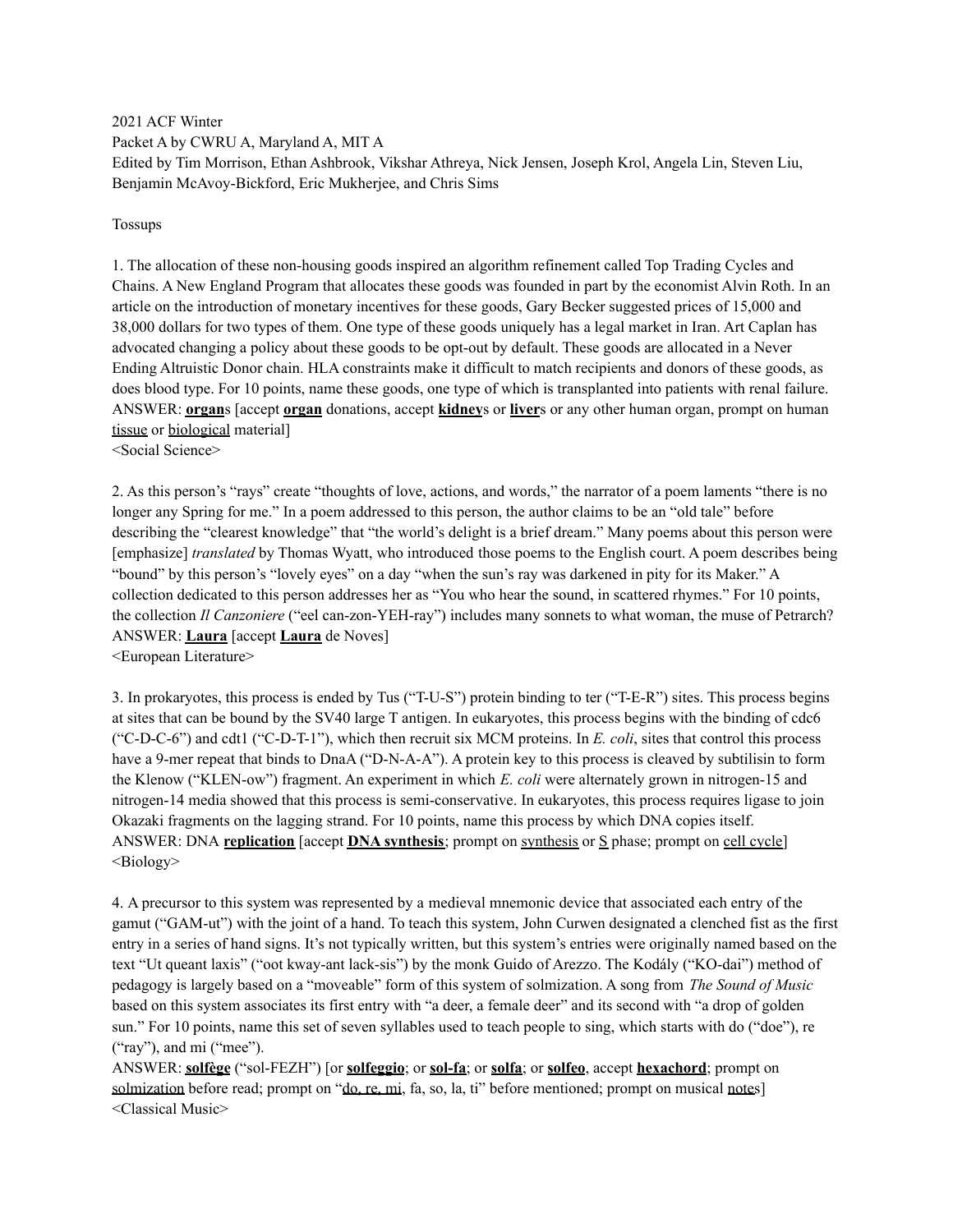5. This artist's injunction to study anatomy led one of his students to create a racist series of sculptures in Chicago called *The Races of Mankind*. This artist's students included Malvina Hoffman and one who may have depicted him in a work that shows an old man being dragged away from a young woman by an older woman. This artist taught an artist who created a work in which two naked dancers embrace. This artist taught the sculptor of *The Mature Age* and *The Waltz*, Camille Claudel. *Fleeting Love* is among this artist's works that depict Paolo and Francesca, who are entwined in his sculpture *The Kiss*. The *Divine Comedy* inspired this artist's sculptural group that includes a pensive Dante. For 10 points, name this sculptor of *The Gates of Hell*, which includes *The Thinker*.

ANSWER: Auguste **Rodin** [or François Auguste René **Rodin**]

<Painting/Sculpture>

6. This ethnicity's Atlanta fraternal order AHEPA ("uh-HEP-uh") gave their homeland a statue of Harry Truman that was vandalized by PAME ("P-A-M-E"). An anarchist of this ethnicity wrote the labor history *I do mind dying*. In 1909, racists burned this ethnic group's enclave in South Omaha. Teddy Roosevelt sent warships to end the 1904 kidnapping of a millionaire of this ethnicity in Tangier. This was the ethnicity of a centrist Maine senator with surname Snowe and a governor credited with the "Massachusetts miracle." This ethnic group founded many 24-hour diners and a Detroit "Town" that appears in the novel *Middlesex*. A shipping tycoon of this ethnicity part-owned Monaco's SBM and Monte Carlo Casino and married the widow Jackie Kennedy. For 10 points, name this ethnicity of Michael Dukakis and Aristotle Onassis.

ANSWER: **Greek**-Americans [or **Ellino**amerikanoí or **Hellene**s or **Élline**s; accept **Aromanian**s or **Vlach**s or **Armãnji** or **Rrãmãnji** or **Wallachian**s; accept **Greek**town or **Greek** Town Riot; accept American **Hellenic** Educational Progressive Association; prompt on Mediterranean or Southern European] (Dan Georgakas wrote *Detroit, I do mind dying.* The millionaire was Ion Perdicaris. The Maine senator was Olympia Snowe. Jeffrey Eugenides wrote *Middlesex*.)

<American History>

7. An author from this country wrote a novel in which a saxophone teacher snitches on Stanley's relationship with the 15-year-old Isolde. That author from this country wrote about a séance ("SAY-ahnce") for Emery Staines in the novel that followed her debut *The Rehearsal*. A 2013 novel from this country, in which the protagonist investigates the death of Crosbie Wells alongside twelve characters who represent the zodiac, was the longest novel ever to win the Booker Prize. The prospector Walter Moody appears in *The Luminaries* by this country's author Eleanor Catton. In a story by an author who was born in this country, the protagonist directs the placement of a marquee and brings cream puffs to the house of her dead neighbor Mr. Scott. Laura Sheridan hosts the title "Garden Party" in a story from, for 10 points, what home country of Katherine Mansfield?

ANSWER: **New Zealand** [or **Aotearoa** or **NZ**; prompt on Canada by asking "where does that author live?"] <World Literature>

8. A person with this occupation was apocryphally killed after Saint Mercurius disappeared from an icon where Saint Basil was praying, before reappearing with a bloody spear. The daughter of a person with this occupation may have helped found the first church of Saint Agnes. A saint tried to convert a person with this occupation to Christianity after that saint was healed by Saint Irene. The mother of a person with this occupation sent him the nails used to crucify Christ. Just after trying to convert a person with this occupation, Saint Sebastian was clubbed to death. Another person with this occupation, whose mother was Saint Helena, converted to Christianity after being told "in this sign you will conquer" before the battle of Milvian Bridge. For 10 points, name this office held by Constantine the Great.

ANSWER: **Roman emperor** [or **emperor of Rome**; accept **Augustus** or **Caesar** or **imperator** or **Princeps** Civitatis; accept **Byzantine emperor**; prompt on emperor or ruler or leader or commander or politician or equivalents]

<Religion>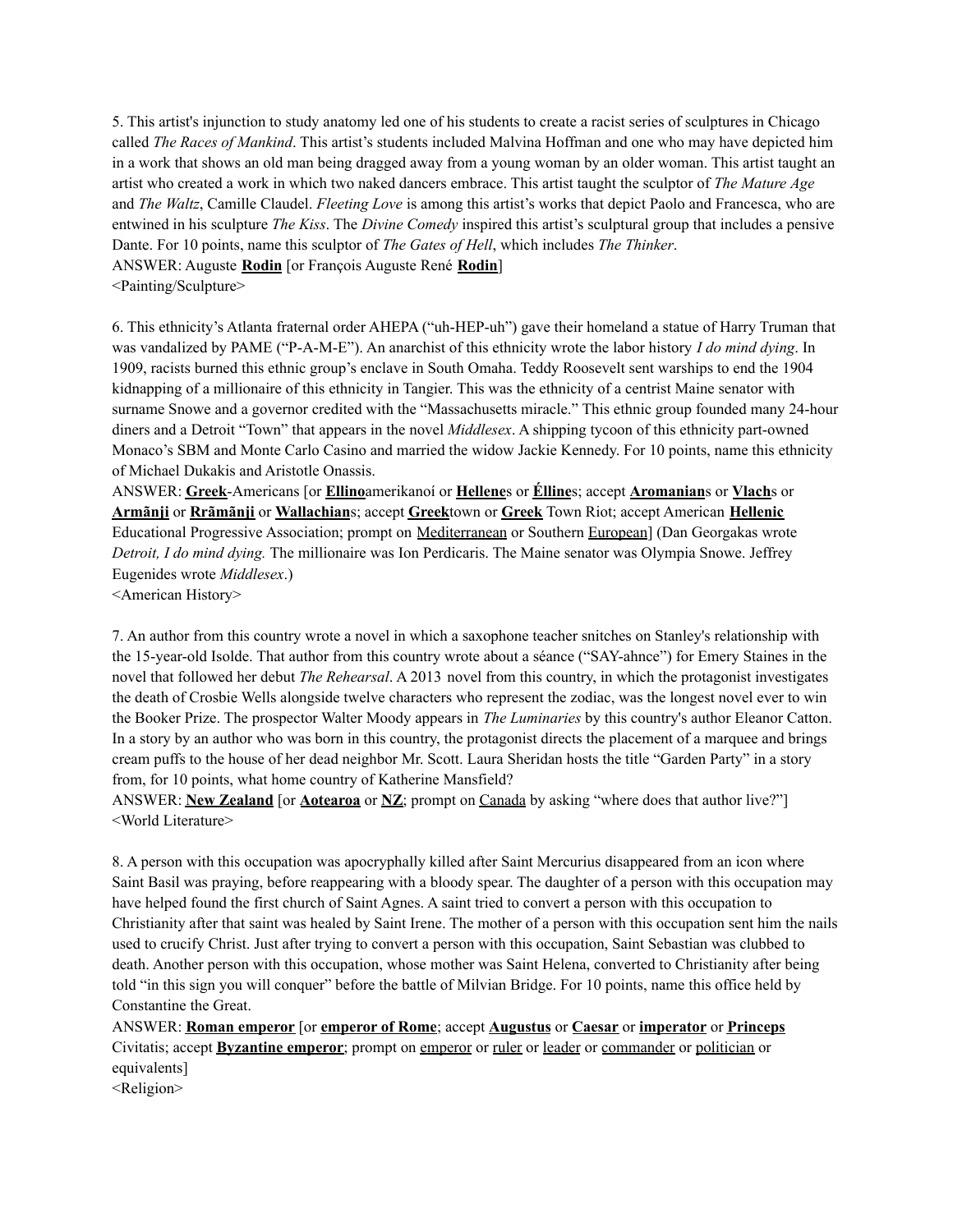9. A language from this region is often transliterated with the Wylie system. In that language of this region, an *Ophiocordyceps* ("OH-fee-oh-COR-diss-eps") fungus that forms a mainstay of the rural economy is called "summer grass, winter worm." Painters from this region originated elaborate cloth artworks called *thangkas* ("TONG-kahs"). People in this region often mix roasted barley flour with butter tea. The Jokhang Temple in this region, which contains the traditional provinces of Kham and Amdo, is maintained by the Gelug school. Most prayer flags originate from this region, which is the center of the Bön religion. A former seat of this region's government is the Potala Palace. For 10 points, name this region, a current territory of China formerly controlled by the Dalai Lama. ANSWER: **Tibet** [or **Xīzàng**; or **Zàng**qū; accept **Bod** or **Bö** or **Poi**; accept Kingdom of **Tibet** or **Tibet** Autonomous Region or the **Tibet**an Plateau; prompt on Western China or Zhónggúo or Xībù; prompt on the Himalayas] <CE/Geo/Other/Pop Culture>

10. This author addressed the poem "Elegy" to a "cold kind man brave in his narrow pride" who was "too proud to cry" and "too proud to die." Another poem by this author depicts the dead "Robed in the long friends, / The grains beyond age, the dark veins of her mother." This poet wrote about the "majesty and burning of the child's death" during the London Blitz. This author described men whose "words had forked no lightning" in another poem whose speaker prays "Curse, bless, me now with your fierce tears." That poem evokes men whose "Blind eyes could blaze like meteors and be gay," a reference to this poet's dying father. For 10 points, name this Welsh poet who commanded "Rage rage against the dying of the light" in "Do not go gentle into that good night." ANSWER: Dylan **Thomas** [or Dylan Marlais **Thomas**] <British Literature>

11. This book is said to outline three "disciplines" of perception, action, and will in Pierre Hadot's ("ah-DOH's") *The Inner Citadel*. This book claims that "your own soul" is the most peaceful place to escape to in a section that calls the root of all problems "providence or atoms." In this book's section "Debts and Lessons," its author thanks one of his teachers for telling him to "read attentively" and "discipline [his] character." This book, whose original title was *Ta eis heauton* ("TAH AY-ees hay-OH-ton"), encourages its reader to wipe out judgments of pain to avoid being hurt by external objects. This book promotes *apatheia* by telling its readers not to fear death in its third section, which was written while its author was campaigning in Carnuntum. For 10 points, name this Stoic text of personal writings by the Emperor Marcus Aurelius.

ANSWER: *Meditations of Marcus Aurelius* [or *The Thoughts of the Emperor Marcus Aurelius Antoninus*; accept *Ta eis heauton* before read]

<Philosophy>

12. An ansatz wavefunction describing this phenomenon includes a namesake function multiplied by [read slowly] "*e* to the quantity *i* times *k* times radius, all over radius." Partial wave analysis produces that function named for this phenomenon, whose imaginary part in the forward direction is used to describe this phenomenon in the optical theorem. A namesake angle governing this phenomenon can be found in terms of the impact parameter. The square of this phenomenon's amplitude is equal to the differential cross-section. Planck's constant over the product of electron mass and the speed of light gives a wavelength that governs the magnitude of a form of this phenomenon named for Arthur Compton. For 10 points, name this phenomenon, the deflection of one particle by another. ANSWER: **scatter**ing [accept specific types of scattering such as Compton **scatter**ing; accept **scattering** amplitude] <Physics>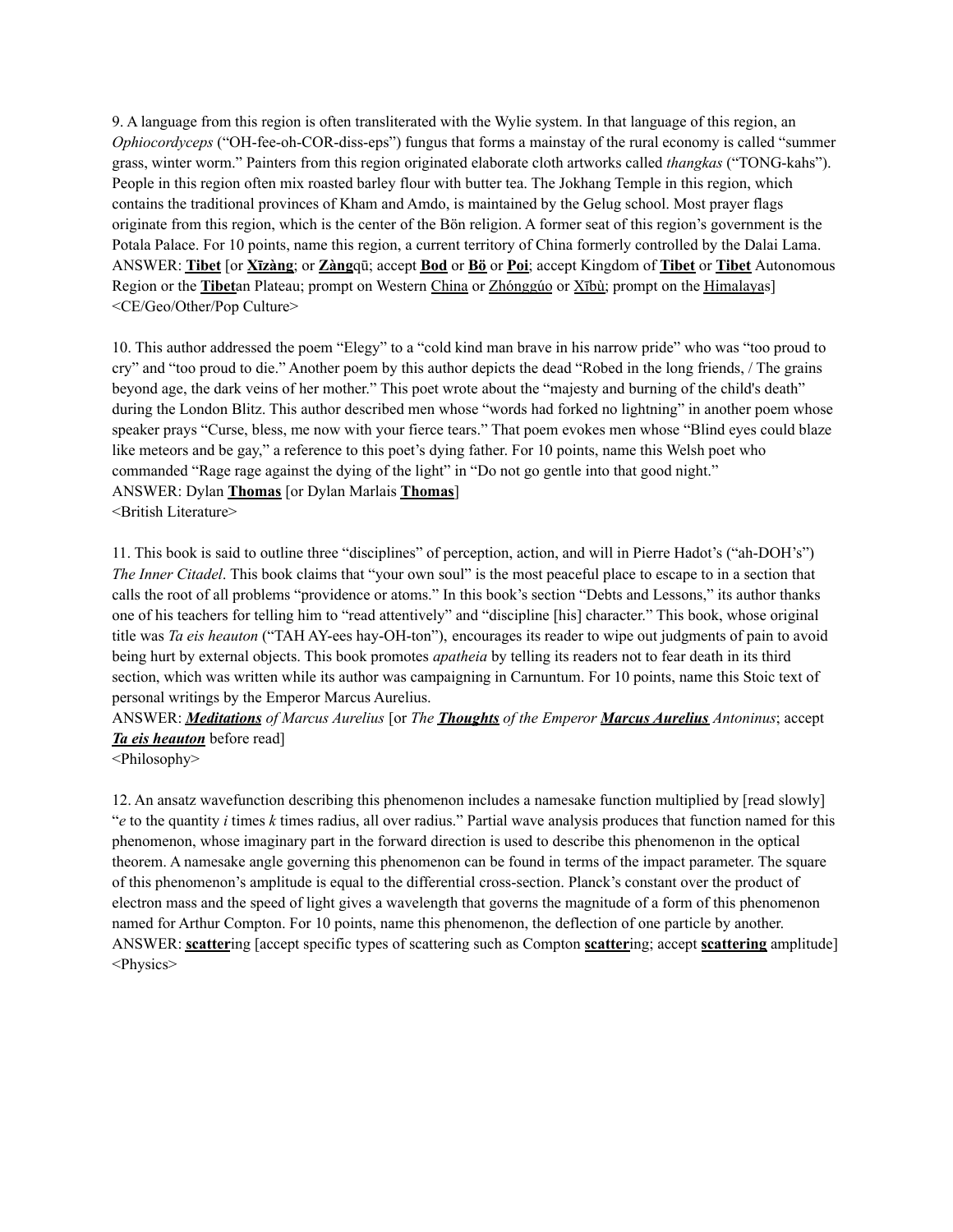13. During a conflict in this country, 36 French businessmen were accused of illicitly supplying arms in the Mitterrand–Pasqua ("MEE-teh-ron PAH-skwah") affair. A politician from this country praised the Heritage Foundation for urging the repeal of the legislation that ended the CIA's Operation IA Feature here, the Clark Amendment. In this country, a neighboring country's exiled SWAPO militants were targeted by the South African Operation Savannah. At this country's Battle of Quifangondo ("key-FAHN-goan-doo"), opposing sides were aided by South Africa and Cuba. During this country's independence war, Agostinho ("AH-gohs-teen-yoo") Neto and Jonas Savimbi led rival parties. Along with Mozambique and Guinea-Bissau, this mainland African country fought the Overseas War against the Estado Novo. For 10 points, name this former Portuguese colony led from Luanda. ANSWER: **Angola** [or Republic of **Angola** or República de **Angola**; accept **Angola**gate] <World History>

14. In this geometry, the positioning of electronegative ligands ("LIG-unds") is subject to the apicophilicity ("a-pi-co-phil-icity") rule. A distorted version of this geometry is preferentially adopted by D6 complexes. In this geometry, the d orbitals have three levels, with the "d-sub-z-squared" orbital at the highest energy, while the "d-sub-x-z" and "d-sub-y-z" levels are at the lowest energy. F-19 NMR experiments on complexes with this geometry were unable to distinguish its two populations of ligands due to Berry pseudorotation. The intermediate in SN2 reactions has this geometry, which has a central atom with dsp3 ("D-S-P-3") hybridization bound to two axial and three equatorial ligands. This is the geometry of phosphorus pentachloride. For 10 points, name this molecular geometry in which a central atom is surrounded by five ligands and no lone pairs. ANSWER: **trigonal bipyramid**al [do not accept or prompt on "trigonal pyramidal" or "trigonal planar"] <Chemistry>

15. In the 13th century, this resource was prefixed with "sea" since it was shipped as ballast, before "Hostmen" supplied it to prepare mortar from lime. Early supplies of this resource came from areas like India's Raniganj, Silesia's Jaworzno ("yah-VAWZH-naw"), and Belgium's Borinage ("boar-ee-nazh"). A Joseph Skipsey poem honored workers who died collecting this resource in the 1862 Hartley disaster, which was similar to the 1966 Aberfan ("ah-ber-VAHN") disaster. The 2014 film *Pride* shows Mark Ashton's "Lesbians and Gays" protesting this resource's South Wales pit closures. Humphry Davy invented a lamp to prevent firedamp during the extraction of this resource in Newcastle prior to its refinement by coking. Arthur Scargill's trade union led a 1984–85 strike of this resource's miners. For 10 points, steel and what fuel name a precursor of the EU? ANSWER: **coal** [accept **coal** mining or **collierie**s; accept **bitumen** or **bituminous** coal or **anthracite** coal or **lignite** coal; accept sea-**coal**; accept **coke** or **coking**; accept European **Coal** and Steel Community; prompt on fossil fuels or sedimentary <u>rocks</u>] (Lime-burners used coal in their kilns, causing early pollution.) <Other History>

16. It's not the saxophone, but a player of this instrument wrote a standard first recorded on Joe Henderson's album *Page One*, titled "Blue Bossa." A player of this instrument worked with Sonny Rollins and Sonny Stitt on the album *Sonny Side Up*. This instrument was played by Kenny Dorham and by a musician who drew on Paul Whiteman's song "Whispering" to write "Groovin' High." A musician who mainly played this instrument covered "My Funny Valentine" on a 1954 album titled "[that musician] Sings." This instrument was played by Chet Baker and by the composer of "A Night in Tunisia." A player of this instrument, who worked with Charlie Parker to pioneer bebop, played a "bent" type of this instrument with puffed cheeks. For 10 points, name this brass instrument played by Dizzy Gillespie.

ANSWER: **trump**et <Other Arts>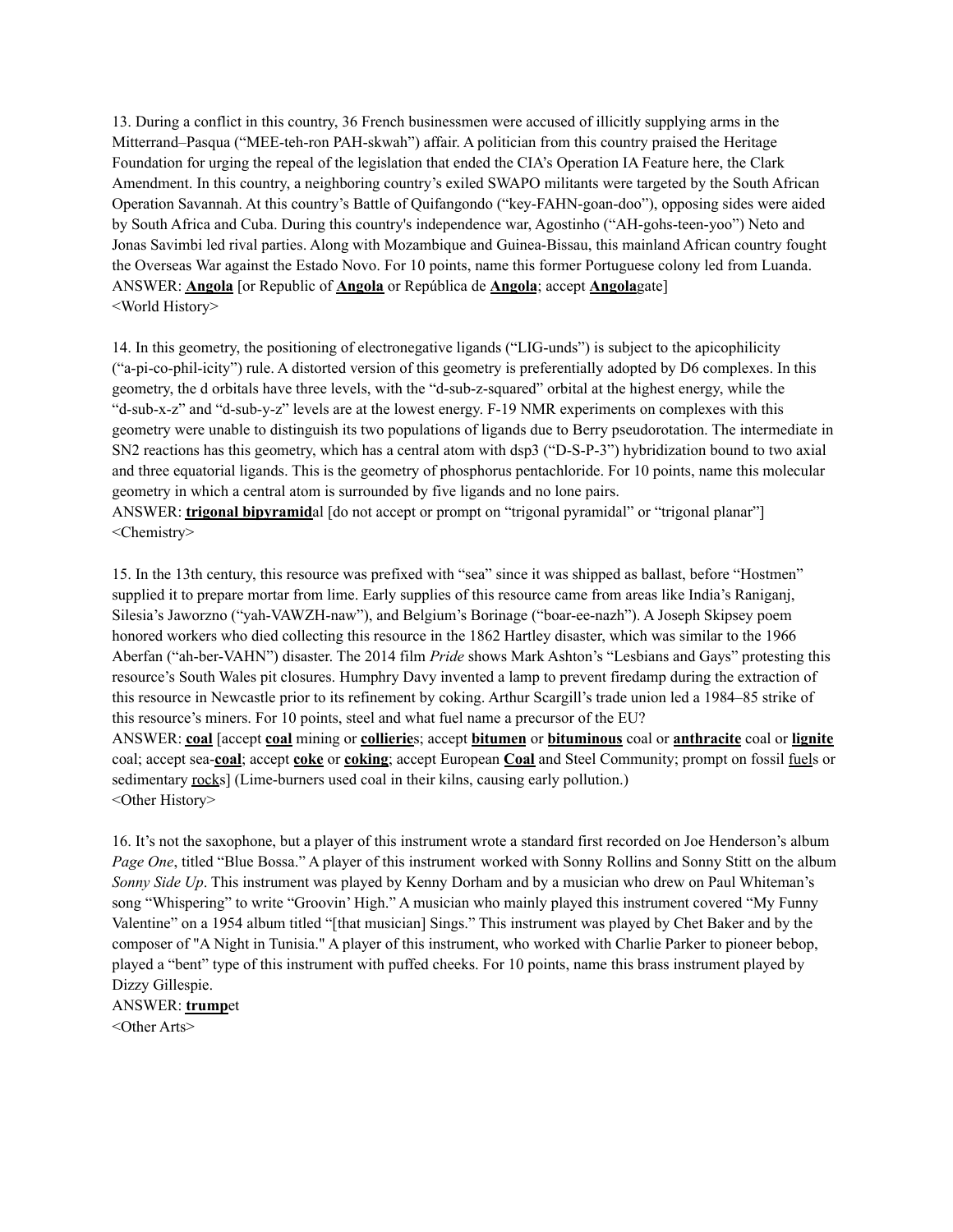17. When its covariance matrix has this property, the multivariate normal distribution does not have a density. If a matrix has this property, then its condition number is infinite. A matrix has this property if and only if its characteristic polynomial has no constant term. For a matrix A with an eigenvalue lambda, this property is possessed by the matrix [read slowly] "A minus lambda times the identity matrix." A square matrix has this property if it is rank-deficient, or equivalently if Gauss-Jordan elimination can produce a row that consists of only zeros. A matrix has this property if and only if its determinant is equal to zero. For 10 points, name this property possessed by square matrices for which there does not exist any other matrix that multiplies it to yield the identity. ANSWER: **singular** [or word forms such as **singularity**; accept **non-invertible** or other answers indicating that the matrix has **no inverse**; accept **not full rank** before "rank-deficient"; accept **zero determinant** before "determinant"]

18. The female Christian warrior Bradamante ("BRAH-dah-MON-tay") carried a magical object of this kind able to remove anyone from their horse. Diarmuid ("DEER-mid") was gored by a boar after failing to bring a red object of this kind while hunting. One of these objects was kept in a cauldron of water to prevent it from catching on fire and guaranteed victory to the warrior Lugh ("loo"). During the First Crusade, the monk Peter Bartholomew had a vision of one of these objects that caused blood and water to come out of a man. One of these objects made from the bones of a sea monster was used by a warrior to gruesomely kill his half-brother Ferdiad. A soldier named Longinus ("lon-JAI-nuss") wielded one of these objects that inflicted one of the Five Holy Wounds. For 10 points, Cu Chulainn's ("coo CULL-in's") Gáe Bulg ("gay bool-gah") is what type of weapon with a long shaft and pointed tip? ANSWER: **spear** [accept **lance** or **javelin** or **polearm**; accept **Gáe** Bulg before read; accept the **Lance** of Longinus or Holy **Lance**]

<Mythology>

<Other Science>

19. This modern-day country's Frankopan nobility took power in the 1288 Vinodol Statute. A chronicle from Dioclea lists this country's "Red" and "White" lands in Liburnia. Battles at Krbava ("cur-bah-vah") Field and Sisak bookended this country's long war with the Ottomans, whose siege of its Klis Fortress was repelled by Uskok ("oos-coke") pirates from Senj ("seh-nyuh"). The Trpimirović ("ter-pee-mee-roh-veech") dynasty created this country's Sabor parliament, before, in 1102, it became a banate ("BAN-ate") in personal union with King Coloman's Hungary. To pay Venetian debts before Constantinople, Enrico Dandolo had crusaders sack a port in this country during the Fourth Crusade. This country contained the mercantile cities of Ragusa and Zara, as well as Diocletian's Palace in Split. For 10 points, what Balkan country on the Adriatic contains most of Istria, Slavonia, and Dalmatia? ANSWER: **Croatia** [or Republic of **Croatia** or Republika **Hrvatska**; accept Banate of **Croatia;** accept Kingdom of **Croatia** or Kraljevina **Hrvatska** or Regnum **Croatiae**; accept Duchy of **Croatia** or Kneževina **Hrvatska**; accept Red **Croatia** or White **Croatia**]

<European History>

20. A maid in this novel tells people that she is an "amanuensis" ("uh-MAN-yoo-EN-siss") and sleeps with a man who covers his room with calendars. After breaking into her lover's house, a woman in this novel freezes before trying to stab him for the seventh time in six months. An old "colorless" woman named Circe directs this novel's protagonist to a cave where a brother and sister once discovered gold. While on a hunting trip in this novel, a man whispers "Your day has come" to the protagonist before he chokes him with a wire. This novel opens with Robert Smith attempting to fly by jumping off a hospital roof, causing Ruth to go into labor. Against the wishes of his father Macon, this novel's protagonist befriends his navel-less aunt Pilate. For 10 points, name this novel about Milkman Dead, written by Toni Morrison.

ANSWER: *Song of Solomon*

<American Literature>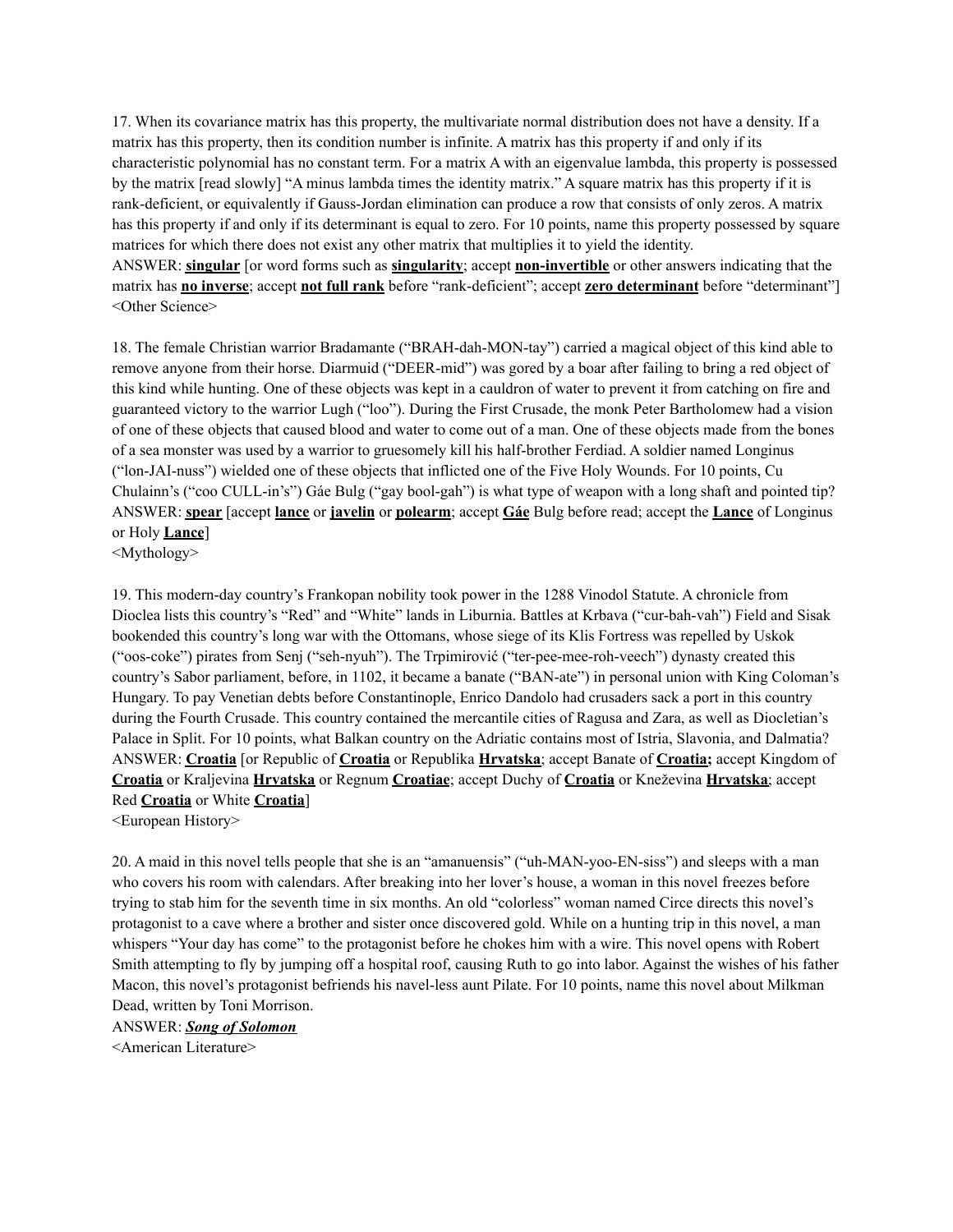21. Most experiments to determine the peroxide value of oils use a solution of this compound and one of three organic solvents. A coordination polymer of this compound and the uranyl cation is a common negative stain in electron microscopy. Either borate or this compound is found alongside TRIS and EDTA in the two most common buffer solutions for gel electrophoresis. Industrial synthesis of this compound involves the carbonylation of methanol and switched from a rhodium-based catalyst to an iridium-based one. The anhydrous form of this acid forms ice-like crystals and is thus termed "glacial." This acid is synthesized in both the Cativa and Monsanto processes. For 10 points, name this acid with formula CH3COOH, which is found in vinegar. ANSWER: **acetic** acid [or **acetate**; or **ethanoic acid** or **ethanoate**; accept **CH3COOH** before read] <Chemistry>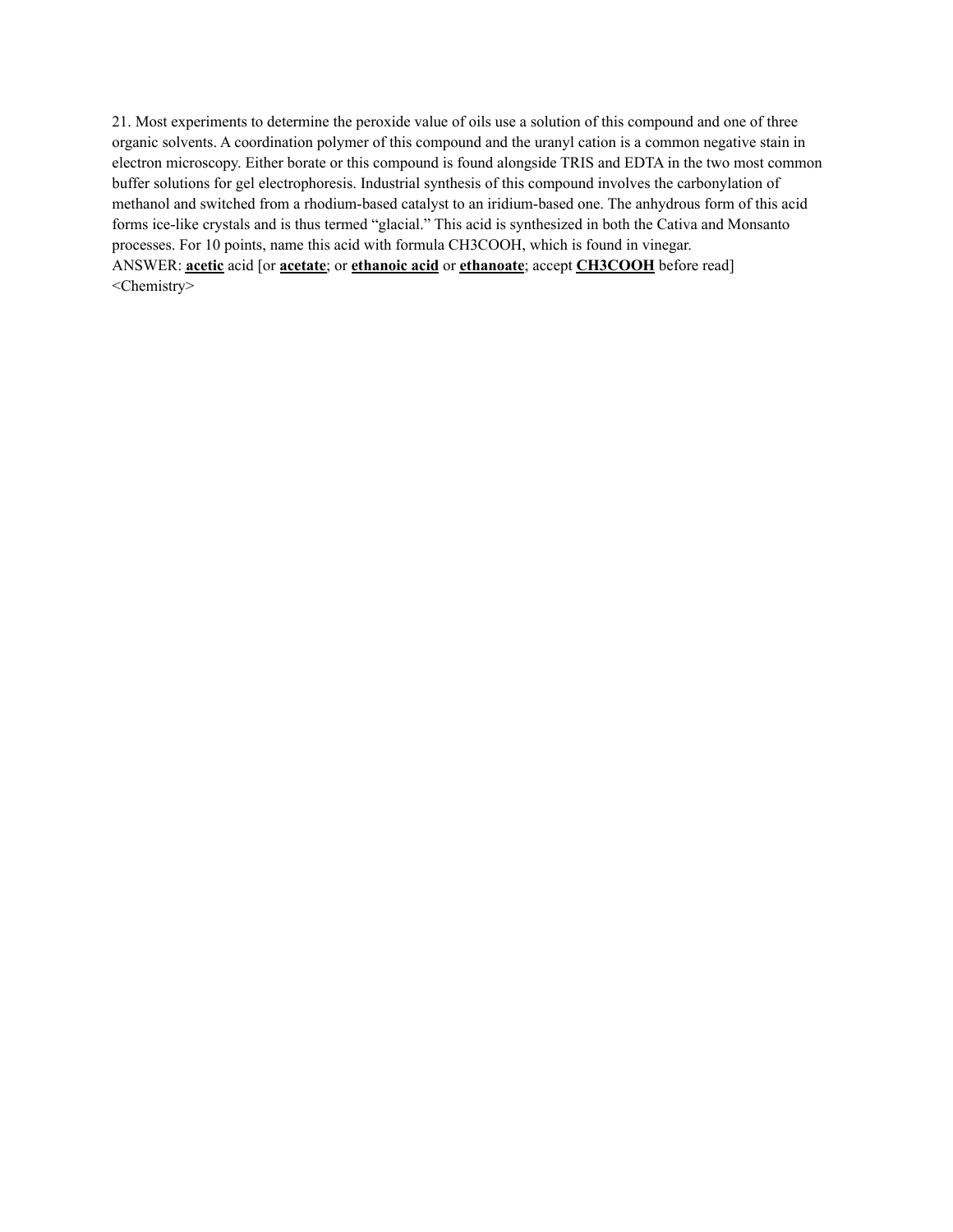### Bonuses

1. Regions attacked by this weapon are doomed to have no rainfall for over three trillion years while all of their inhabitants become infertile. For 10 points each:

[10h] Name this superweapon from Hindu mythology that is capable of annihilating the world. This weapon, which is named after the god who created it, can only be summoned via intense concentration on destroying an enemy. ANSWER: **Brahmāstra** [accept **Brahmashira Astra**; accept **Brahmadanda Astra**; prompt on Brahmā weapons]

[10e] Due to a curse, Karna forgets the mantra to summon the Brahmāstra, leading to his defeat by this Pāndava warrior. The *Bhagavad Gita* relates how Krishna revealed himself as this warrior's charioteer.

ANSWER: **Arjun**a [or **Pārth**a or **Dhanañjay**a]

[10m] Arjun defeats Karna and almost uses the Brahmāstra himself in this war between the Pāndavas and Kauravas. The *Mahābhārata* is mainly set during this war.

ANSWER: **Kurukshetra** War [or the Battle of **Kurukshetra**; prompt on *Mahābhārata* War] <Mythology>

2. This particle's predicted electric dipole moment is five orders of magnitude smaller than is currently detectable. For 10 points each:

[10m] Name this particle. Experiments to measure this particle's electric dipole moment make use of ones that have been slowed down from spallation sources using moderators.

ANSWER: **neutron**s [prompt on n]

[10h] The neutron electric dipole moment is caused by charge-parity symmetry violation due to a complex phase in this phenomenon. The Cabibbo angle describes this phenomenon, a mismatch between quark flavor and mass states. ANSWER: quark **mixing** [or flavor **mixing**]

[10e] The small magnitude of the neutron electric dipole moment suggests that this force unusually preserves CP symmetry. Gluons hold the quarks in a neutron together through this fundamental force.

ANSWER: **strong** nuclear force [or **strong** interaction or similar answers]

<Physics>

3. This architectural term often refers to so-called "false arches" lacking a keystone, which instead are constructed from several offset horizontal pieces of stone that meet in the center. For 10 points each:

[10h] Give this architectural term. This term also refers to related solid architectural features that jut out from a wall to support balconies, or other weights, above them.

ANSWER: **corbel**s [accept word forms like **corbel**ling]

[10m] Corbelled vaults are characteristic of this civilization's architecture, as seen at the Governor's Palace at Uxmal ("oosh-MAL"). A 1920's and '30s architectural "revival" was named for this civilization.

ANSWER: **Maya**n civilization

[10e] The Mayan site of Chichen Itzá includes a temple named for having a thousand of these architectural features. In classical architecture, the orders of these features included Ionic, Doric, and Corinthian.

ANSWER: **column**s

<Other Fine Arts>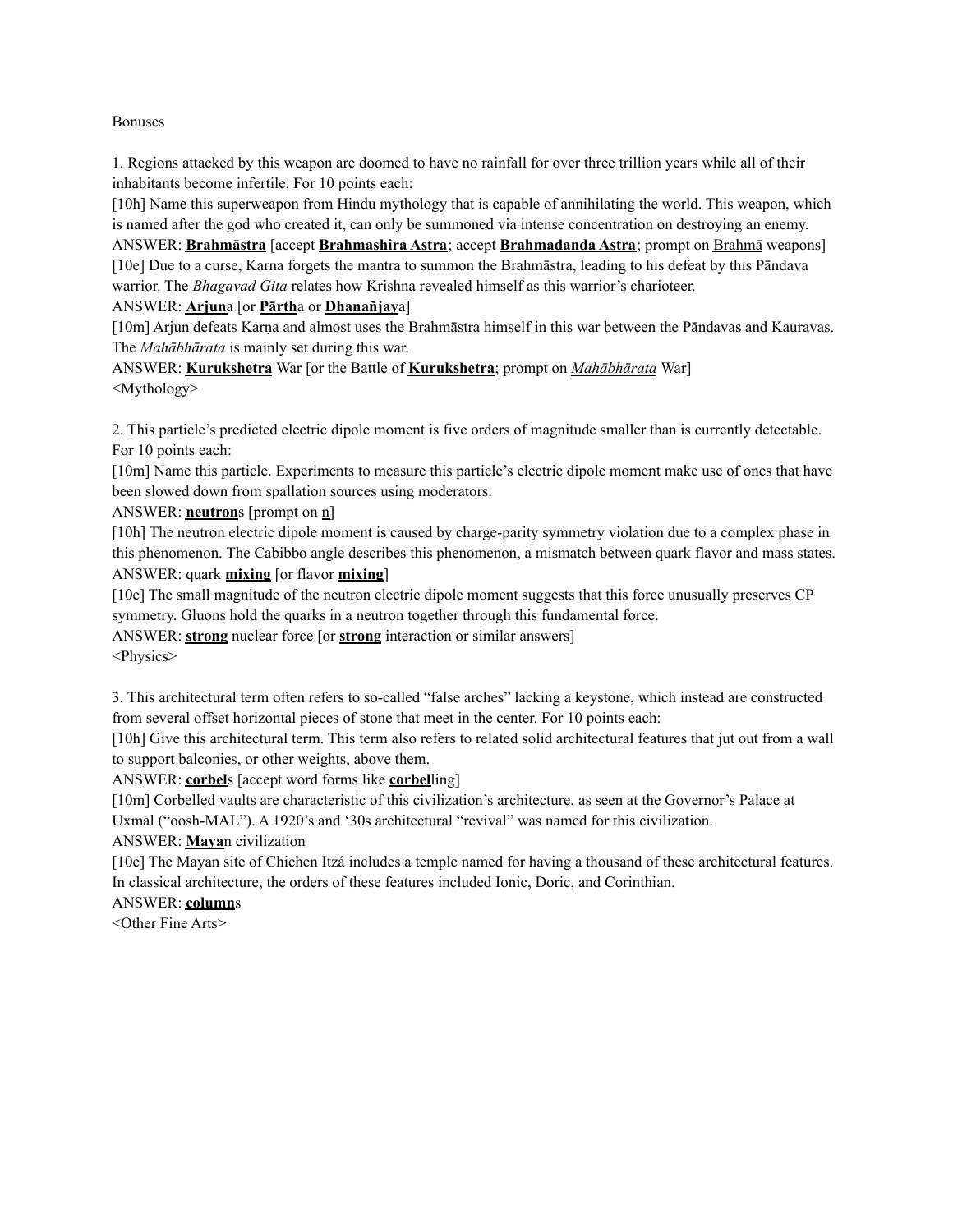4. This character claims to find herself in a "desert" after going to her maid's room, which she describes as a "minaret." For 10 points each:

[10h] Name this character who, in a novel titled for her by Clarice Lispector, finds a drawing of two people and a dog on the wall, and kills and eats a cockroach that emerges from a wardrobe.

ANSWER: **G.H.** [accept *The Passion According to G.H.* or *A paixão segundo G.H.*] [10e] *The Passion According to G.H.* is a novel from this South American country. Like Lispector, most authors from this country, such as Jorge Amado ("ZHOR-zhee ah-MAH-doo"), wrote in Portuguese.

ANSWER: **Brazil** [or **Brasil**; or Federative Republic of **Brazil**; or República Federativa do **Brasil**] [10m] Other dogs in Brazilian novels include Quincas Borba, who is owned by the identically-named philosopher Quincas Borba in a novel by this author of *The Posthumous Memoirs of Bras Cubas* and *Dom Casmurro*. ANSWER: **Machado** de Assis ("muh-SHAH-doo jee uh-SEES") [or Joaquim Maria **Machado** de Assis] <World Literature>

5. Sorghum molasses inspired the nickname of one of these places, which included a site visited by the surgeon Mary Edwards Walker called Castle Thunder. For 10 points each:

[10h] Identify these locations exemplified by Cahaba, the "Old Brick Capitol," Point Lookout, and Johnson's Island. The Dix–Hill Cartel regulated these places, which included Libby, the site of a rodent nest nicknamed "Rat Hell." ANSWER: U.S. **Civil War prison** camps [or U.S. **Civil War POW camp**s or equivalents; accept **Confederate prison** camps or **Union prison** camps or equivalents; prompt on camps or prisons or stockades; prompt on POW camps or prison camps by asking "during what conflict?"

[10m] The National Prisoner of War Museum is now held at the site of this typhoid-plagued Civil War prison camp commanded by the Swiss Confederate Henry Wirz. John L. Ransom kept a diary at this infamous camp in Georgia. ANSWER: **Andersonville** Prison [or **Camp Sumter**; accept **Andersonville** National Historic Site] [10e] Deaths at Andersonville skyrocketed after prisoners were briefly moved to Florence and Salisbury to avoid the camp's liberation by this general, whose scorched earth campaign inspired the song "Marching Through Georgia." ANSWER: William Tecumseh **Sherman** [or William T. **Sherman**; accept **Sherman**'s March to the Sea] <American History>

6. Victor LaValle's novella *The Ballad of Black Tom* is a subversion of this author's story "The Horror at Red Hook" and follows a black street hustler who has the power to summon the monstrous "Sleeping King." For 10 points each: [10e] Name this racist author of horror stories like "The Shadow over Innsmouth." In LaValle's novella, Black Tom refers to this author's creation with his last words, "I'll take Cthulhu ("cuh-THOO-loo") over you devils any day." ANSWER: H. P. **Lovecraft** [or Howard Phillips **Lovecraft**]

[10h] In Lovecraft's original story, the protagonist of "The Horror at Red Hook" has this profession. A Michael Chabon ("SHAY-bon") novel titled for this profession is set in an alternate history in which Jewish refugees settle Alaska.

ANSWER: **police** officer [or **cop** or **law enforcement** or equivalents; accept police **detective**; accept *The Yiddish Policemen'*s *Union*; prompt on officer]

[10m] The deity Hastur in Lovecraft's Cthulhu mythos first appeared in a story by this author of "Moxon's Master." The protagonist of one of this author's stories imagines embracing his wife at the exact moment that his neck snaps. ANSWER: Ambrose **Bierce** (The story in the second sentence is "An Occurrence at Owl Creek Bridge.") <American Literature>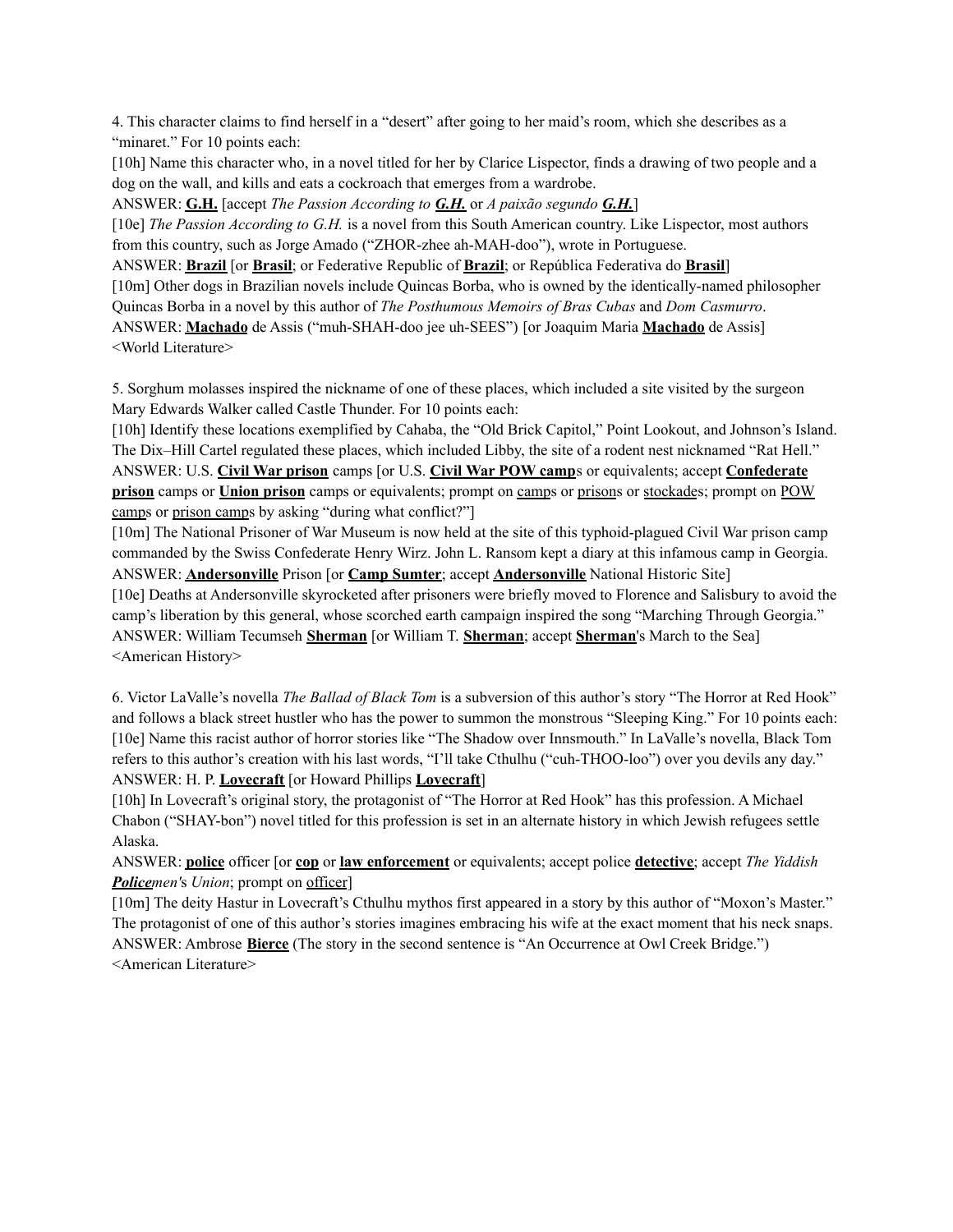7. This piano piece begins with a *grave* introduction based on music sung to the text "A cenar teco m'invitasti." For 10 points each:

[10h] Name this Franz Liszt piece, which also contains a set of A major variations on the same theme that formed the basis for Frédéric Chopin's first work for piano and orchestra.

ANSWER: *Réminiscences de Don Juan* ("ray-mee-nee-SONS de don zhu-ON")

[10m] *Réminiscences de Don Juan* was one of the pieces that caused this Russian composer of *Prometheus: The Poem of Fire* to damage his hand while learning them. In response, this synesthesiac composer wrote the funeral march of his first piano sonata.

ANSWER: Alexander **Scriabin** [or Alexander Nikolayevich **Scriabin**]

[10e] Liszt also used themes from *Don Giovanni* in a posthumously-published piece of this type. This type of piece is alluded to in the title of a 1940 Disney film that consists of eight animated segments accompanied by classical music.

## ANSWER: **fantasy** [or **fantasia** or **fantasie**]

<Classical Music>

8. An empire based in this modern-day country sent the warship *Al-Sultanah* on a diplomatic mission to America. For 10 points each:

[10e] Name this modern-day country that gained the exclave of Gwadar ("GWAH-duhr") in Pakistan while under the rule of the Ya'rubid ("YAH-ruh-bid") dynasty. The House of Busaid ("boo-SAH-eed") currently rules this country east of Yemen from Muscat.

ANSWER: **Oman** [or Sultanate of **Oman**; accept Sultanate of Muscat and **Oman** or **Oman**i Empire] [10h] Said ("SAH-eed") bin Sultan began recruiting soldiers of this ethnic group from Gwadar into the Omani military. People of this ethnic group, mainly from the Makran coast of Pakistan, make up around 30 percent of Oman's population.

ANSWER: **Baloch**i people [or **Baluch**i people, accept **Balushi** or al-**Balushi**]

[10m] The Omani Empire eventually split, with one half ruled from this territory. A sultanate based in this island territory lost a 38-minute war to the British and profited from its slave market in Stone Town.

ANSWER: **Zanzibar** [accept **Zanzibar** Sultanate or Sultanate of **Zanzibar** or Usultani wa **Zanzibar** or Sulṭanat **Zanjībār**; accept Anglo-**Zanzibar** War]

<World History>

9. MOPS ("mops"), HEPES ("hee-pees"), and Tris are commonly used chemicals of this type. For 10 points each: [10e] Name these solutions that resist changes in pH when small amounts of acid or base are added to them. The Henderson–Hasselbalch equation is used to calculate the pH of these solutions.

ANSWER: **buffer** solutions

[10h] A popular buffer in biological applications is a saline solution named for the fact that it is titrated to a pH of 7.4 using derivatives of this ion. Calcium, hydroxide, and this anion are found in apatite.

# ANSWER: **phosphate** [or **PO4 3-minus**; prompt on PO4]

[10m] Phosphate is in equilibrium with phosphoric acid, which is one of these acids that have multiple equivalence points on an acid-base titration curve.

ANSWER: **polyprotic** acids [or **polybasic** acids]

<Chemistry>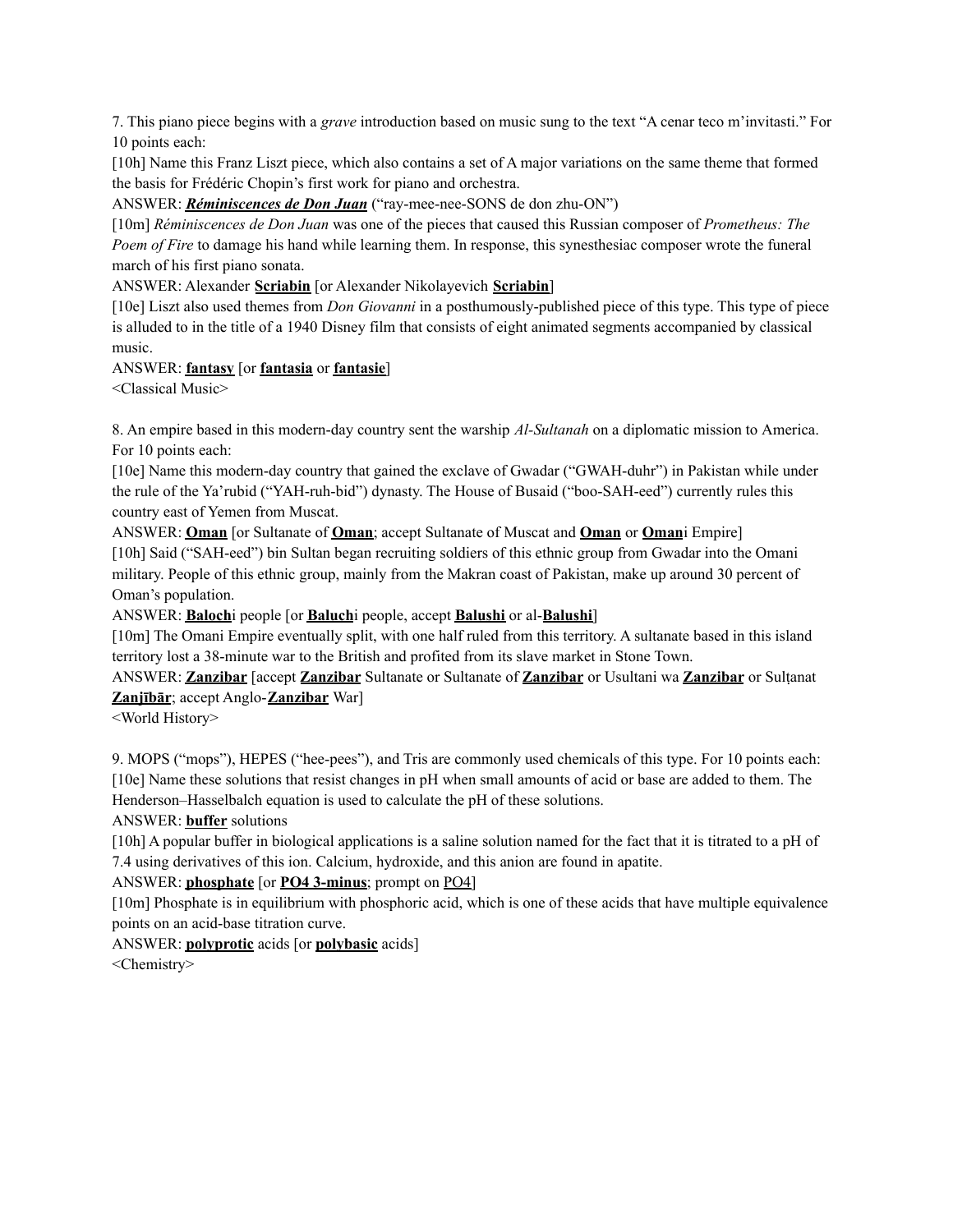10. A "guerrilla" form of this activity may involve throwing "bombs" of clay and compost. For 10 points each: [10e] Identify this activity showcased on a BBC program hosted by Monty Don. This hobby's seasonal tasks include mulching, tilling, mowing, transplanting perennials, and sowing annuals.

ANSWER: **garden**ing [accept **horticulture** or **floriculture** or plant **cultivation**; accept **landscap**ing or **groundskeep**ing or **yard**work or word forms; accept urban **farm**ing; accept *Gardeners' World* or guerrilla **garden**ing; prompt on general answers about <u>flower</u>s or plants

[10h] Gardeners can choose plants for their site with a USDA map named for this term for a plant's general growth tolerance. The map is colored by the annual extreme minimum temperature, which this trait helps plants withstand. ANSWER: **hardiness** [or word forms like **hardy**; accept plant **hardiness** zones]

[10m] The spring flowers that grow from these geophytic structures thrive in hardiness zones 3 to 6, since they need cold winters to emerge from dormancy. Daffodils, lilies, irises, and tulips grow from these tuber-like storage organs. ANSWER: ornamental **bulb**s [or variants like **bulb**iferous plants; accept **bulbil**s or **bulbel**s or **bulblet**s or similar; accept **corm**s or **bulbo**tubers]

<CE/Geo/Other/Pop Culture>

11. A novel set during this war opens with a tightrope walker playing a trick on some townspeople that causes them to fight over their shoes. For 10 points each:

[10h] Name this war during which Daniel Kehlmann's novel *Tyll* is set. In a play set during this war, a mother tells her daughter to avoid falling for soldiers after hearing the prostitute Yvette sing "The Fraternization Song." ANSWER: **Thirty Years**' War [or **Dreissigjähriger** Krieg]

[10e] This author wrote about Anna Fierling's family and their struggles during the Thirty Years' War in *Mother Courage and Her Children*. This playwright's other "epic theater" dramas include *The Threepenny Opera*. ANSWER: Bertolt **Brecht** [or Eugen Berthold Friedrich **Brecht**]

[10m] This other author wrote a trilogy of history plays about the Thirty Years' War general Albrecht von Wallenstein and his betrayal by Ottavio Piccolomini. This German author wrote the play *William Tell*. ANSWER: Friedrich **Schiller** [or Johann Christoph Friedrich von **Schiller**]

<European Literature>

12. Robert Boyd and Peter Richerson's *Not By Genes Alone* discusses how the evolution of this concept is impacted by content-based and frequency-based biases. For 10 points each:

[10h] Name this concept which, according to dual inheritance theory, coevolves with genes to explain phenomena like lactase persistence.

ANSWER: **culture** [accept **cultural** evolution]

[10m] Some scholars argue that cultural evolution occurs via these discrete self-replicating entities that carry ideas or practices. Susan Blackmore wrote a 1999 book about the "Machine" of these entities.

ANSWER: **meme**s [or word forms like **memetic**s; accept *The Meme Machine*]

[10e] Mathematical modeling suggests that human culture is adaptive when the environment changes relatively rapidly, meaning it may have evolved in response to the climatic swings of this geological epoch that ended 11,000 years ago.

ANSWER: **Pleistocene** [accept Quaternary **Ice Age** or Quaternary **Glaciation** or Pleistocene **Glaciation** or **Last Glacial** Period or **LGP** or **Last Glacial** Maximum or **LGM** or **Younger Dryas**] <Social Science>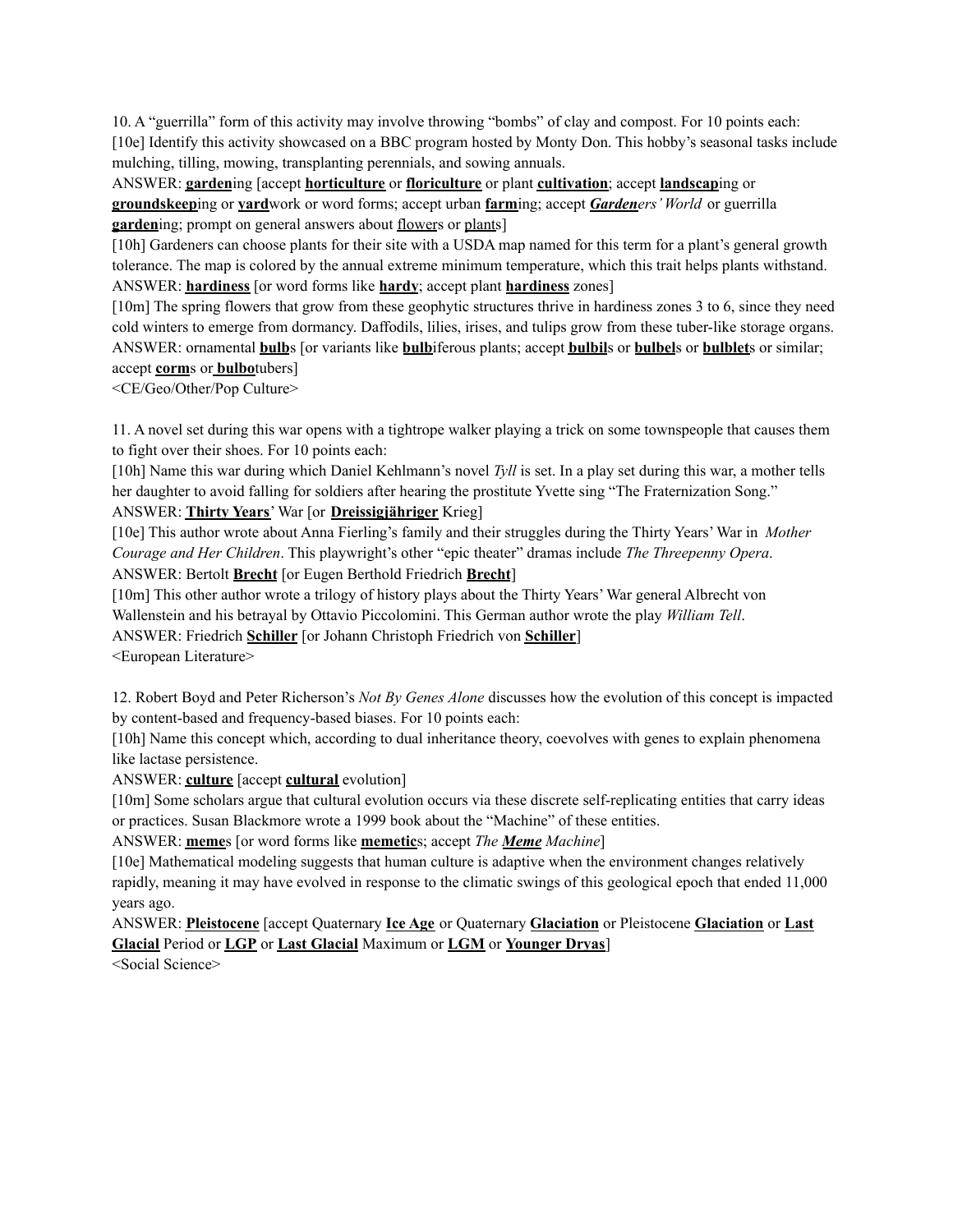13. Andrew Israel Ross's *Public City/Public Sex* explores urban homosexuality during this historiographical period, when Liane de Pougy became a demi-monde icon at the Folies Bergère ("faw-lee bair-zhair"). For 10 points each: [10m] Identify this period discussed "beyond Paris" in Dominique Kalifa's cultural history. The Second Industrial Revolution modernized this period of high-society frivolity from Haussman's remodeling of Paris to World War I. ANSWER: La **Belle Époque** ("eh-POCK") [prompt on fin de siècle or turn-of-the-century or the late 19th century; prompt on Third Republic or Troisième République; prompt on translations like "beautiful era"]

[10h] During the "democratic six years" that overlapped with France's Belle Époque, this region's leaders led its country's First Republic. This region's textiles were its country's main industry under a king called "the African." ANSWER: **Catalonia** [or **Catalunya** or **Cataluña** or **Catalonha**; accept **Catalan**; accept Principality of **Catalonia** or Principat de **Catalunya**; prompt on Spain or España or First Spanish Republic or Primera República Española; prompt on Barcelona or Tarragona or Girona or Gerona or Lleida or Lérida or Lhèida or Val d'Aran by asking "what larger cultural region is it part of?"] (The king was Alfonso XIII.)

[10e] The Catalan Renaixença ("ruh-nuh-SHEN-suh") peaked in the post-Bourbon Restoration 1880s, when Brush brought this technology to Spain. Paris's 1878 Exposition Universelle showcased this incandescent technology that replaced piped gaslights.

ANSWER: **electric** lighting [or **electric** lamps; or **electric** street lights; or **electricity** or **electric** power; accept **light bulb**s; prompt on arc lamps or street lamps or bulbs or incandescent lights or power or similar answers] <European History>

14. The A-star algorithm adds a heuristic to an algorithm that finds the shortest of these constructs. For 10 points each:

[10e] Name these constructs, the shortest of which between two given points can be found with Dijkstra's ("DIKE-struh's") algorithm. The traveling salesman problem asks for the shortest of these constructs that passes through all points on a graph.

ANSWER: **path**s [accept **route**s]

[10h] These data structures are typically used to keep track of points in Dijkstra's algorithm. These data structures, often implemented using a heap, pair elements with a value that determines the order they should be accessed in. ANSWER: **priority queue**s [do not accept or prompt on "queues" alone]

[10m] On an unweighted graph, Dijkstra's algorithm reduces to this algorithm since the priority queue becomes equivalent to a standard queue. This algorithm searches all neighbor nodes before continuing to the next node. ANSWER: **breadth-first** search [or **BFS**]

<Other Science>

15. Unlike a less physical version by Caravaggio, a circa-1613 painting shows the servant Abra actively assisting this woman. For 10 points each:

[10e] Name this Old Testament woman who, in a common example of the "Power of Women" theme, is depicted slaying Holofernes.

### ANSWER: **Judith**

[10m] This artist's bloody rendition of *Judith Beheading Holofernes* is often linked to her abuse by her teacher Agostino Tassi. She also painted *Susanna and the Elders* and *Self-Portrait as the Allegory of Painting*.

ANSWER: Artemisia **Gentileschi** ("jen-tee-LESS-kee") [or Artemisia **Lomi**]

[10h] Gentileschi's other self-inclusions as religious figures include her self-portrait as this saint, which was rediscovered in 2017. Due to their shape, stained glass "rose windows" are often named for this saint.

ANSWER: Saint **Catherine** of Alexandria [or **Catharina** Alexandrina; or The Great Martyr Saint **Catherine**; accept **Catherine** wheels; do not accept or prompt on "Saint Catherine of Siena"] <Painting/Sculpture>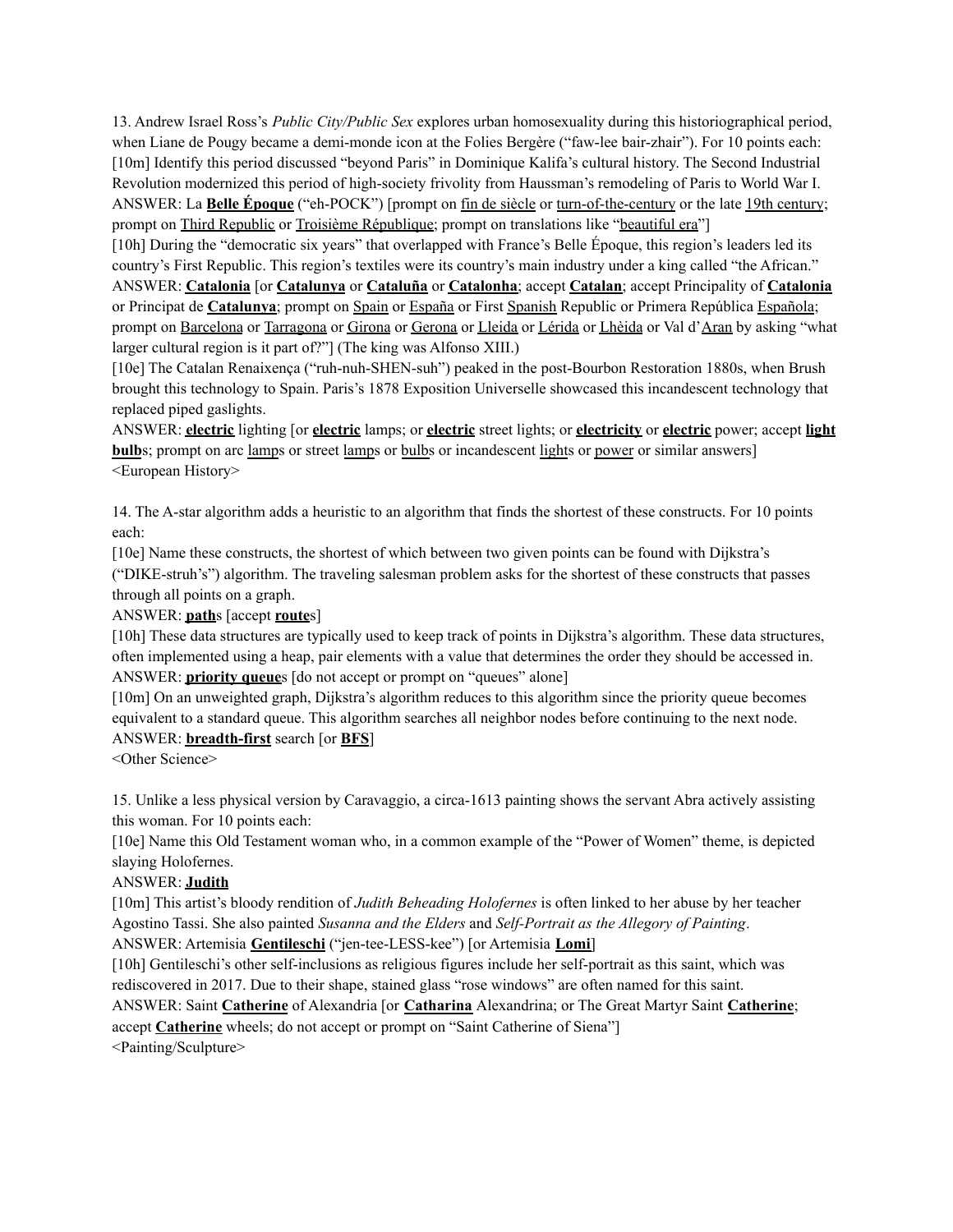16. *Description acceptable.* This event led to a manhunt with over 10,000 people and involved an author whose most famous character was the first fictional person to receive an obituary on the front page of the *New York Times.* For 10 points each:

[10h] Name this 1926 event that lasted 11 days. Earlier in the year, this event's subject had published a novel featuring an unreliable narrator who blackmails the widow Mrs. Ferrars.

ANSWER: Agatha **Christie**'s **disappearance** [or equivalents like Agatha **Christie** going **missing**; accept Agatha **Miller** or Mary **Westmacott** in place of "Agatha Christie"; prompt on disappearance or equivalents by asking "Who disappeared?"]

[10e] During Christie's disappearance, police investigated one of her unfinished manuscripts titled for a "blue" example of these vehicles. Christie's *Murder on the Orient Express* takes place in one of these vechicles.

ANSWER: **train**s [accept equivalents like **locomotive** or **rail**road; accept *The Blue Train*]

[10m] *The Saturday Evening Post* quipped that the two unsolved mysteries in Christie's life were her disappearance and the success of this play, which takes place at Monkswell Manor and is the longest-running West End show. ANSWER: *The Mousetrap*

<British Literature>

17. Eudoxus of Cyzicus and Aelius Gallus led expeditions to this peninsula, where the Qedarites and the Kingdom of Lihyan around Mada'in Salih ("mad-ah-IN sal-ih") controlled the spice and myrrh trades. For 10 points each: [10e] Name this peninsula where hydreumata ("hee-dray-OO-mah-tah") supplied water to the Via Traiana. Rome's "Petraea" province was formed from the Nabatean ("na-buh-TEE-in") Kingdom in modern Jordan, which built Petra north of Sinai and this larger peninsula.

ANSWER: **Arabia**n Peninsula [or shibhu l-jazīrati l-ʿ**arabiyyah**; accept **Arabia** Felix or **Arabia** Petraea] [10h] A son of Antigonus I with this name and the epithet "the Besieger" attacked the Nabateans to control Arabia's bitumen deposits. An "invincible" Greco-Bactrian ruler with this name invaded Arachosia in the Mauryan Empire. ANSWER: **Demetrius** [accept **Demetrius** the Besieger or **Demetrius** I of Macedon or **Demetrius** Poliorcetes; accept **Demetrius** I of Bactria or **Demetrius** the Invincible or **Demetrius** I Aniketos or **Dharmamita** or **Damaytra**] [10m] During the Seleucid dynastic wars, Demetrius III Eucaerus ("yoo-kai-russ") ruled from this city on the king's highway, which lost power after Seleucus I Nicator founded Antioch. This ancient capital city names a strong Wootz-type material.

ANSWER: **Damascus** [or **Dimašq** or **Darmswq**; accept **Damascus** steel] <Other History>

18. This good, which comes in both gold and silver types, may sometimes bear the appearance of a banknote of a high denomination. For 10 points each:

[10h] Name this good that may be marked with images of common household items. This good is often burned during the Qīngmíng ("ching-ming") festival as an offering to spirits.

ANSWER: **joss** paper [or **jīn**zhǐ or **yīnsī**zhǐ or **míng bì**; prompt on paper or incense paper or hell money or hell bank notes or zhǐqián; do not accept "zhǐzā"]

[10m] During the Qīngmíng festival, people burn joss paper and clean these places. The Qīngmíng festival is sometimes named for the sweeping of these places.

ANSWER: **tomb**s [accept **grave**sites or **burial** sites; accept **fénmù** or **fen mo** or **fan mou** or **fùn-mu** or **fen bao**] [10e] Joss paper is burned in order to send it to these dead people whose tombs are swept as part of their veneration in traditional Chinese religion.

ANSWER: **ancestor**s [accept equivalents like **fore-bearer**s; accept **zǔxiān** or **zou sin** or **chú-siên** or **zou sain**; prompt on <u>family</u>; prompt on relatives or specific relatives such as parents or grandparents] <Religion>